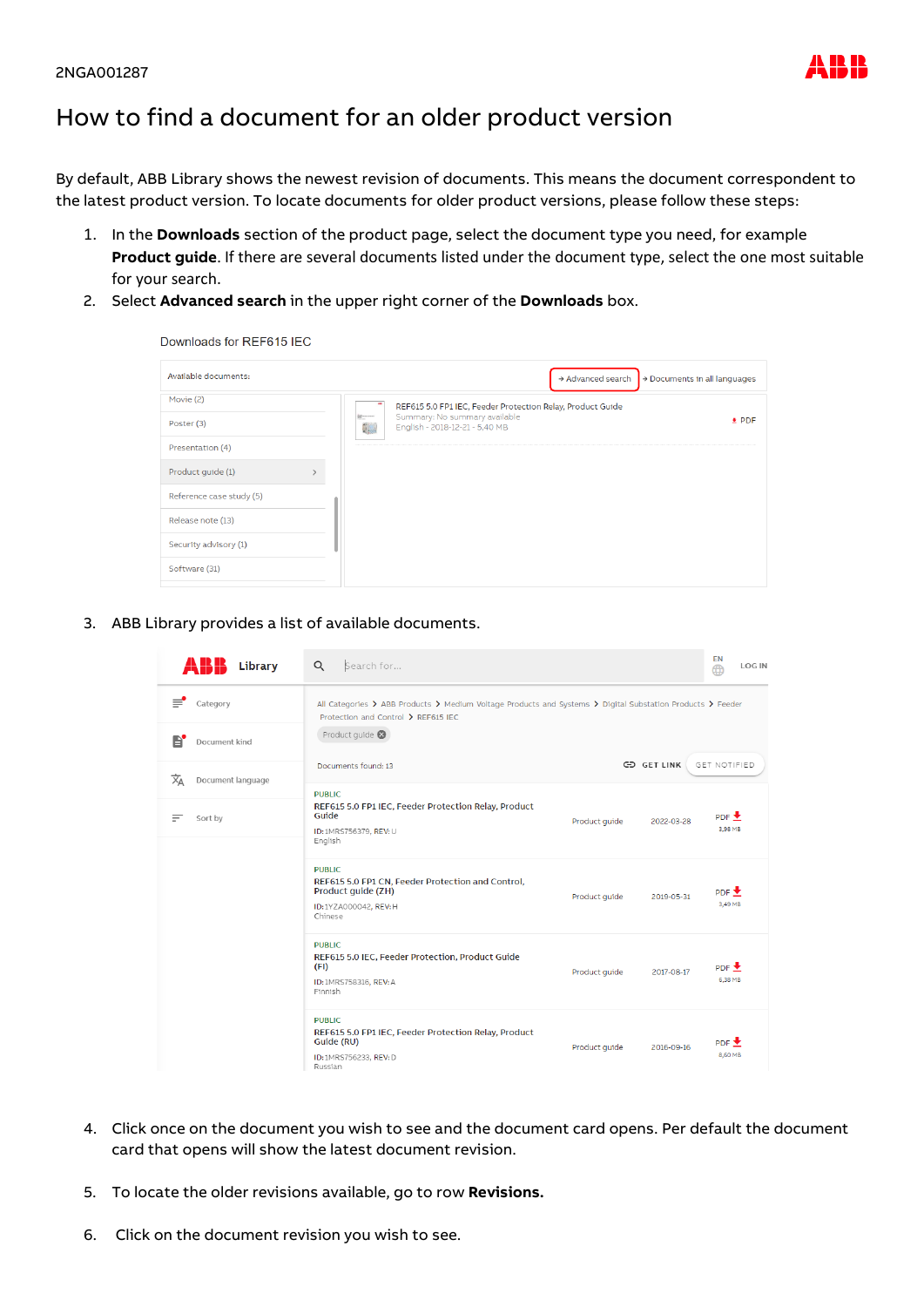**PUBLIC** REF615 5.0 FP1 IEC, Feeder Protection Relay, Product Guide

Product guide 2018-12-21

| 5,5.6                                     | Document ID<br><b>VERSIONS</b>            | 1MRS756379                                                                                                                                                                                                      |
|-------------------------------------------|-------------------------------------------|-----------------------------------------------------------------------------------------------------------------------------------------------------------------------------------------------------------------|
| Ponder P ast smile a god Ca serv<br>NOVCK | Languages                                 | English                                                                                                                                                                                                         |
| Ford percisit at                          | Part                                      | Main                                                                                                                                                                                                            |
|                                           | <b>Revisions</b>                          | T (2018-12-21), S (2016-05-25), R (2015-11-11), P (2014-04-10), O (2014-04-10),<br>N (2014-01-24), M (2013-03-15), L (2012-06-19), K (2010-09-09), G (2010-06-08),<br>F (2009-10-06), E (2009-07-03), Show more |
| <b>LINKS</b><br><b>Latest revision</b>    | artId=&Action=Launch                      | https://search.abb.com/library/Download.aspx?DocumentID=1MRS756379&LanguageCode=en&DocumentP                                                                                                                    |
| This revision                             | artId=&Action=Launch&DocumentRevisionId=T | https://search.abb.com/library/Download.aspx?DocumentID=1MRS756379&LanguageCode=en&DocumentP                                                                                                                    |
| <b>V</b> FILE INFORMATION                 |                                           |                                                                                                                                                                                                                 |

7. When you have selected the revision you wish to see, the name of the document card is updated to the same as the name of the revision document. Under the **Links** heading, the link under **This revision** is updated to the applicable link address.

| <b>PUBLIC</b><br>$\sqrt{\textsf{REF615}}$ 4.0 FP1 IEC, Feeder Protection Relay, Product Guide $\overline{\textsf{S1}}$ |                                           |                                                                                                                                                                                                                                |  |  |
|------------------------------------------------------------------------------------------------------------------------|-------------------------------------------|--------------------------------------------------------------------------------------------------------------------------------------------------------------------------------------------------------------------------------|--|--|
| Product quide<br>2013-03-15                                                                                            |                                           |                                                                                                                                                                                                                                |  |  |
| ABB.                                                                                                                   | <b>Document ID</b><br><b>VERSIONS</b>     | 1MRS756379                                                                                                                                                                                                                     |  |  |
| Tomber P mi scriba ai and Ga miral                                                                                     | Languages                                 | English                                                                                                                                                                                                                        |  |  |
| <b>NOVICE</b><br>First unmügliche                                                                                      | Part                                      | Main                                                                                                                                                                                                                           |  |  |
|                                                                                                                        | <b>Revisions</b>                          | T (2018-12-21), S (2016-05-25), R (2015-11-11), P (2014-04-10), O (2014-04-10),<br>N (2014-01-24) (M (2013-03-15), ) (2012-06-19), K (2010-09-09), G (2010-06-08),<br>F (2009-10-06), E (2009-07-03), Show more<br><b>OPEN</b> |  |  |
| <b>LINKS</b><br><b>Latest revision</b>                                                                                 |                                           | https://search.abb.com/library/Download.aspx?DocumentID=1MRS756379&LanguageCode=en&DocumentP                                                                                                                                   |  |  |
|                                                                                                                        | artId=&Action=Launch                      |                                                                                                                                                                                                                                |  |  |
| This revision                                                                                                          |                                           | https://search.abb.com/library/Download.aspx?DocumentID=1MRS756379&LanguageCode=en&DocumentP                                                                                                                                   |  |  |
|                                                                                                                        | artId=&Action=Launch&DocumentRevisionId=M |                                                                                                                                                                                                                                |  |  |

8. Click the open button to read the document.

**Tip:** Bookmark this link to ensure fast access to the same document later on.

 $\times$